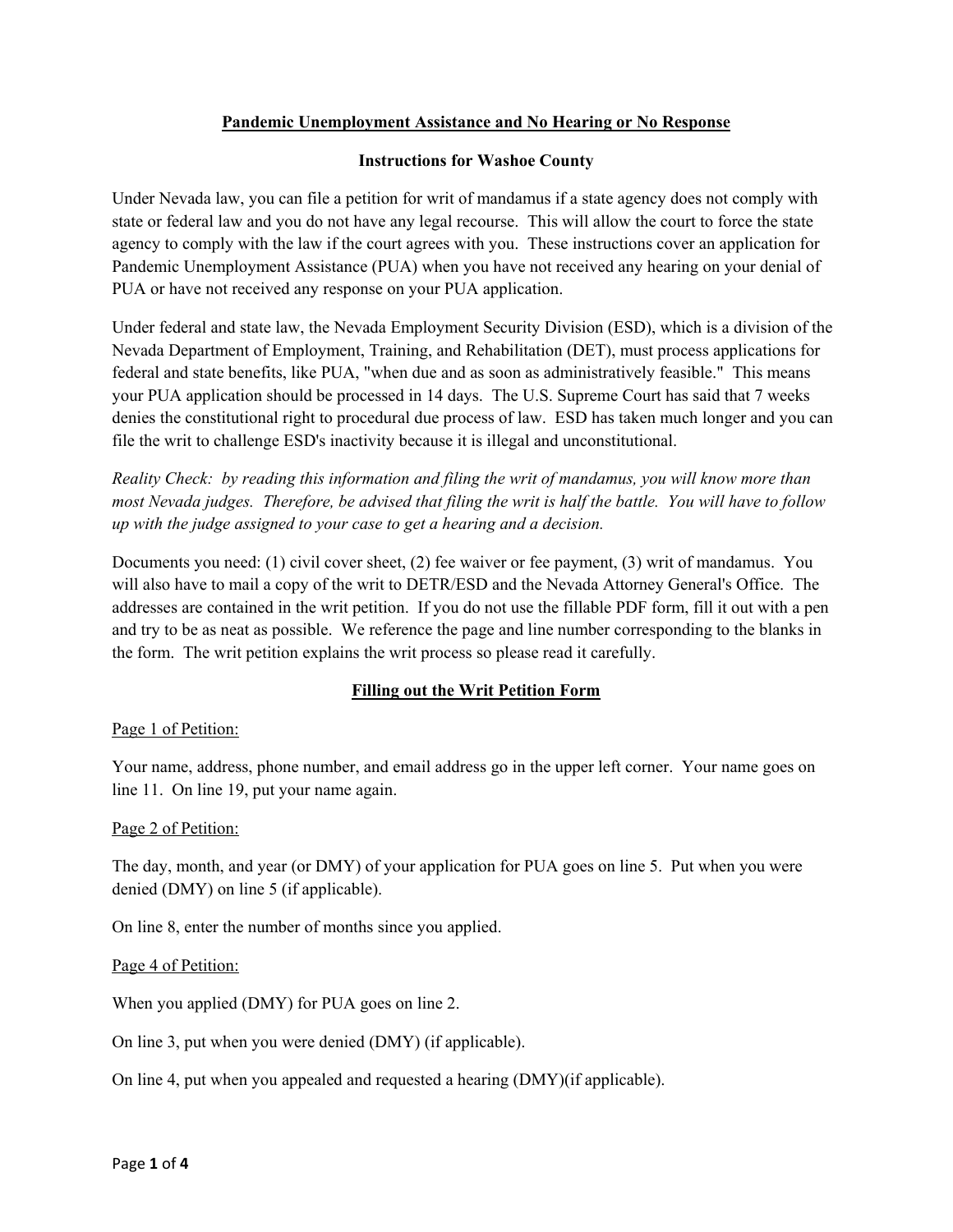#### Page 4 of Petition continued:

Put how long it has been since you applied for PUA in months on line 9.

On line 10, enter how long it has been seen you have been without benefits (in months beginning when you lost your gig work or had to stay home because of Pandemic).

#### Page 7 of Petition:

On line 8, enter the DMY of when you applied and how many months that has been.

On line 9, put when you appealed (DMY) and how long ago that has been (if applicable).

On line 13, again put how many months it has been since you applied for PUA.

#### Page 9 of Petition:

Put when you applied (DMY) for PUA on line 18.

#### Page 10 of Petition:

Enter how long it has been in months since you applied for PUA on line 11.

#### Page 11 of Petition:

Enter the date of filing the Petition (DMY) on line 3.

Put your name on line 5, with your address underneath.

Line 10 should contain the DMY of filing your Petition. You should mail a copy of the Petition to the addresses listed the same day you file the Petition. It does not need to be filed stamped by the court before you mail it. But you do need to mail it the same day you file the Petition.

Sign on line 21 to certify you mailed the Petition.

Congratulations! You have completed the Petition for a Writ of Mandamus.

Now, you must mail a copy of the Petition to the Employment Security Division and the Attorney General's Office. Again, this should be done before you file.

### **Filing**

Electronic filing is easier than paper, but you must sign up here:

<https://www.washoecourts.com/EFiling/SignUp>

There currently is no fee to sign up or file, but this may change as the COVID 19 crises changes.

To file on paper, you must include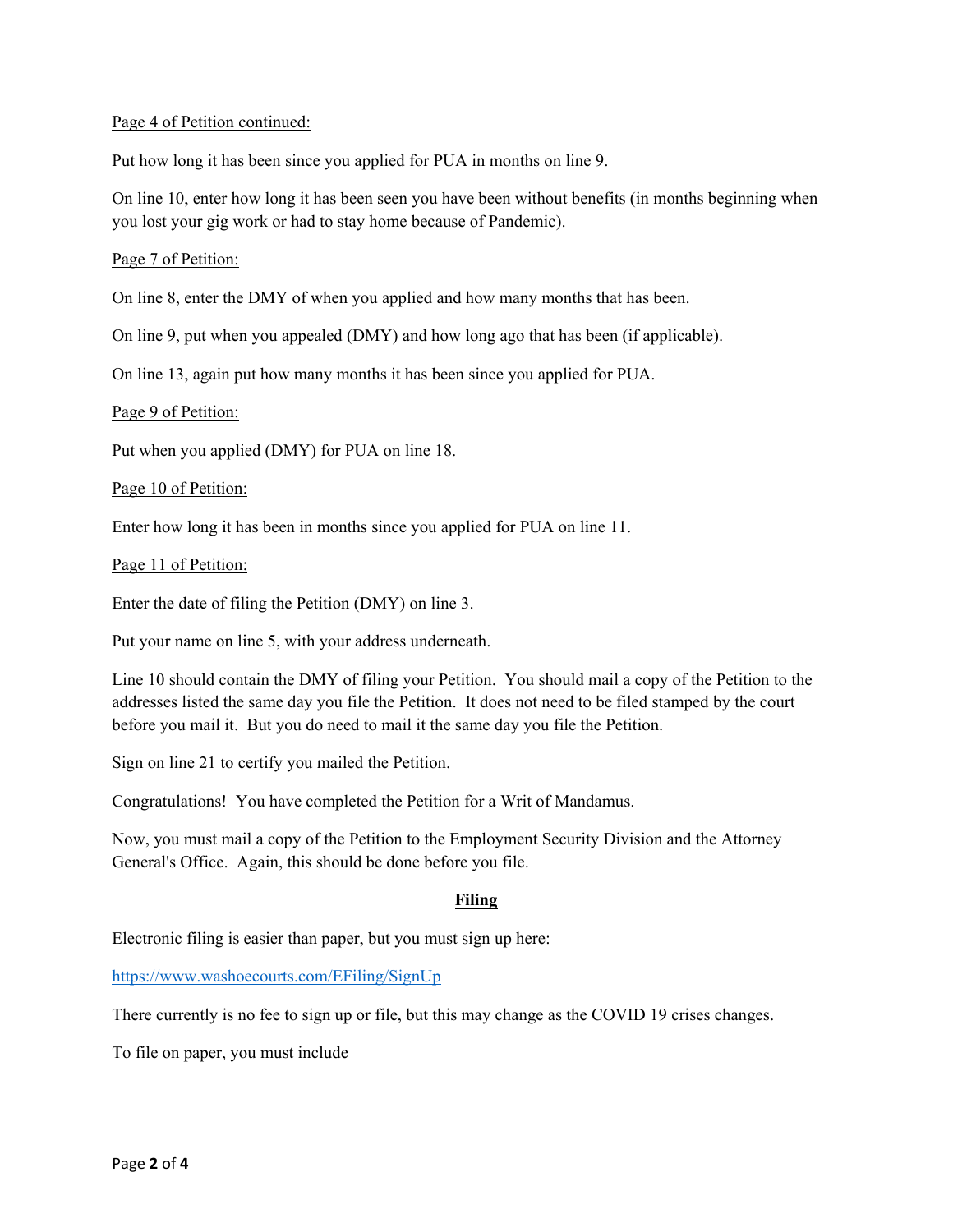### 1) the Civil Cover Sheet (located at

[https://www.washoecourts.com/Forms/GJ/18.%20General%20Forms%20Information/Civil%20Cover%2](https://www.washoecourts.com/Forms/GJ/18.%20General%20Forms%20Information/Civil%20Cover%20Sheet%20General%20Jurisdiction%20.pdf?t=2/23/2021%208:29:55%20AM) [0Sheet%20General%20Jurisdiction%20.pdf?t=2/23/2021%208:29:55%20AM\)](https://www.washoecourts.com/Forms/GJ/18.%20General%20Forms%20Information/Civil%20Cover%20Sheet%20General%20Jurisdiction%20.pdf?t=2/23/2021%208:29:55%20AM)

## 2) fee payment or Application to Waive the Fee (located at

<https://www.washoecourts.com/Main/FormsAndPackets> in the General Forms/IFP-Motion to Proceed in Forma Pauperis folder) and

3) 2 copies of the writ petition and a self addressed, postage prepaid, envelope so the clerk can mail a copy of the petition to you.

Mail to:

District Court Clerk Second Judicial District Court 1 S. Sierra Street Reno, NV 89501

The filing fee is \$255, but you can seek a fee waiver. However, the fee waiver will take time before the judge considers it. The fee must be included with the paper writ (check or money order, no cash) or you can charge it if you electronically file. If you do file electronically, you should also include the fee waiver forms if you want the judge to waive the fee.

### **What happens next?**

To confirm that you case has been filed, search for it here:

Washoe County: [https://www.washoecourts.com/Query/DetailedCaseSearch.](https://www.washoecourts.com/Query/DetailedCaseSearch) Find the department the case has been assigned to and call the clerk or assistant and see if the judge will set a hearing. As the writ sets out, the judge can do one of three things:

1) Grant the writ and order the hearing, benefits, or both;

2) Deny the writ and you lose. You may appeal, but should contact Nevada Legal Services for help;

3) Grant a hearing and/or set a briefing schedule.

Option 3 is the most likely. Since your argument is contained in the writ, you should submit your writ again if the judge wants a brief. You should also attend your hearing. The Attorney General will have a chance to oppose the writ and the judge will decide.

If you do not hear anything from the court in a few weeks after filing, you may need to file a Request to Submit the matter to the judge. We have also provided a form Writ of Mandamus that you can attach to your Request to Submit to the court.

We cannot emphasize enough that filing a writ is difficult and the chances of success may not be great. Yet, when you have no response from ESD and are struggling to make ends meet, this writ may be your only option.

For any follow up questions regarding these instructions or the Petition form, please feel free to send an email to [puawritnow@gmail.com.](mailto:puawritnow@gmail.com) Please be advised that NO legal advice will be given but we can answer technical questions and provide legal information regarding this form. If you believe you need legal representation, feel free to submit an online intake to see if you qualify for services from Nevada